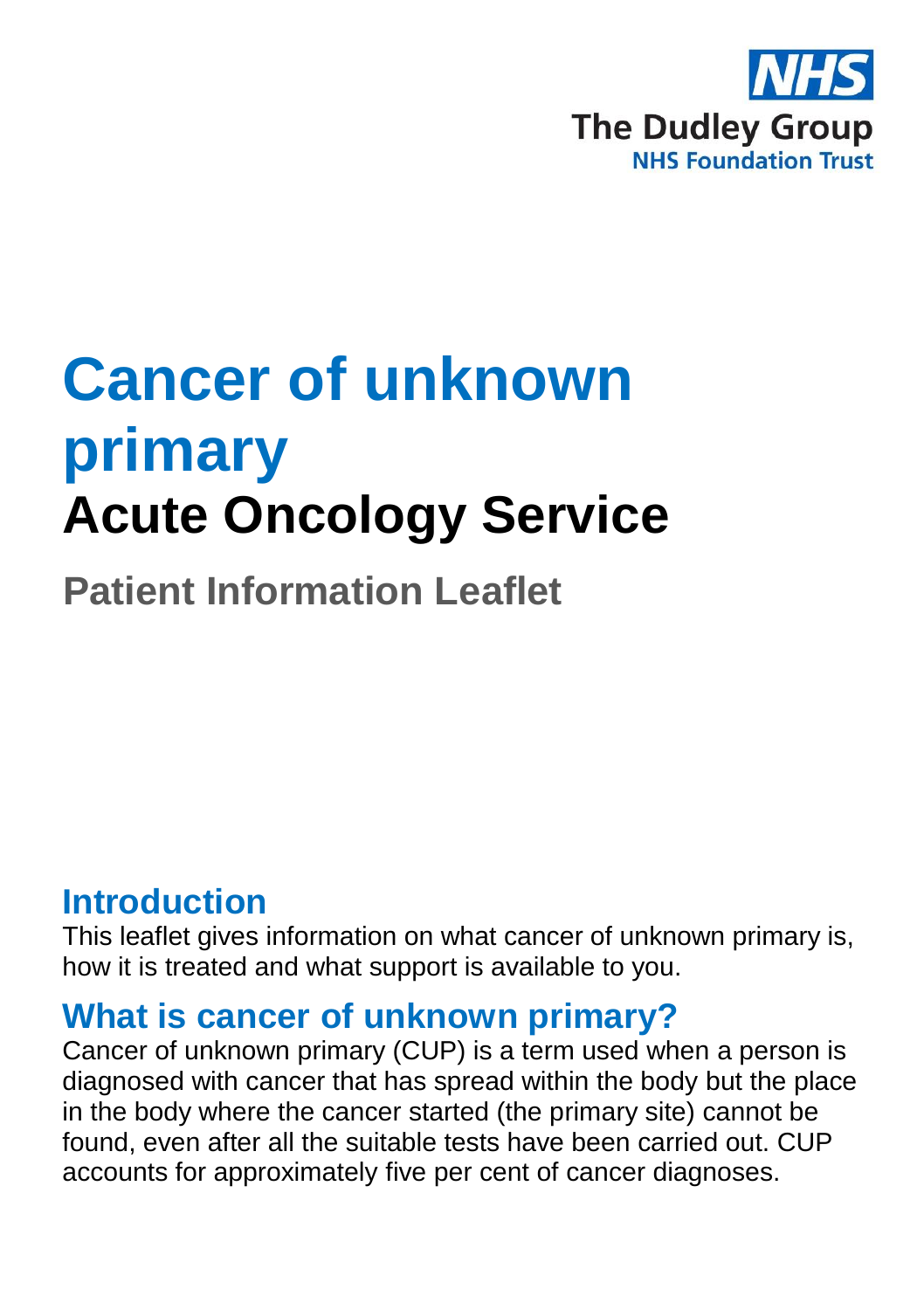# **Why can't the primary cancer be found?**

There are many reasons why the primary cancer cannot be found such as:

- It may be too small to be seen on a scan.
- It may have disappeared although it has already spread. This can happen because it was unable to maintain its own blood supply or your immune system may have destroyed the cancer in the primary site, but not the cancer that has spread to other areas of the body.

## **What is the treatment for cancer of unknown primary?**

The most common treatments are chemotherapy, radiotherapy and hormonal therapy but this will depend on your unique situation. Treatment for most cancers of unknown primary may help control the disease but will not cure it.

## **What support is available?**

If you are diagnosed with CUP, you will be referred to the Acute Oncology Service.

People who have suspected and confirmed cancer of unknown primary may have a lot of questions and concerns due to the uncertainty around it. It is sometimes hard to make sense of what is happening to you and it can be difficult to explain to other people. As well as dealing with this, you may have difficulty dealing with symptoms of the disease or the treatment.

The Acute Oncology Service is here to help answer your questions, address your concerns and support you through this difficult time. Throughout the investigation phase, you will have a key worker from the Acute Oncology Service. This means you can contact them for any problems or questions you may have.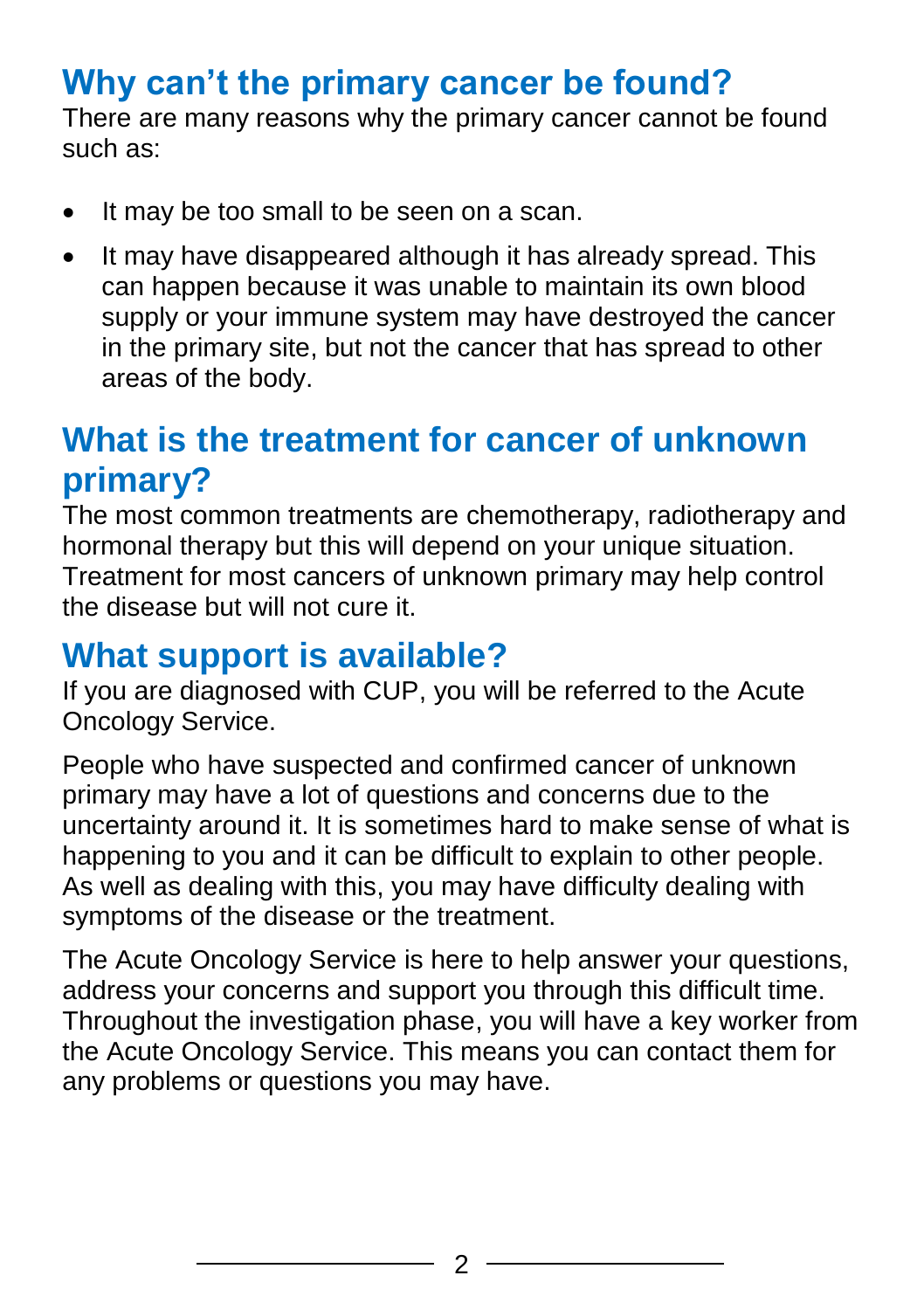#### Your key worker is ……….

Contact number: 01384 456111 ext. 3425 (8.30am to 4.30pm, Monday to Friday). We do not work on weekends or Bank Holidays.

## **Can I find out more?**

You can find out more from the following weblinks:

#### **Cancer of Unknown Primary Foundation/Jo's Friends:**

[www.cupfoundjo.org](http://www.cupfoundjo.org/)

This is a group that exists to offer information and support to CUP patients, their families and friends.

#### **Macmillan Cancer Support:**

[www.macmillan.org.uk](http://www.macmillan.org.uk/)

If you have any questions or if there is anything you do not understand about this leaflet please contact:

Clinical nurse specialists, Ruth Mitchell or Tina Wilkinson on 01384 456111 ext. 3425 (8.30am to 4.30pm, Monday to Friday). We do not work on weekends or Bank Holidays.

Russells Hall Hospital switchboard number: 01384 456111

**This leaflet can be downloaded or printed from:** http://dgft.nhs.uk/services-and-wards/oncology/

If you have any feedback on this patient information leaflet, please email dgft.patient.information@nhs.net